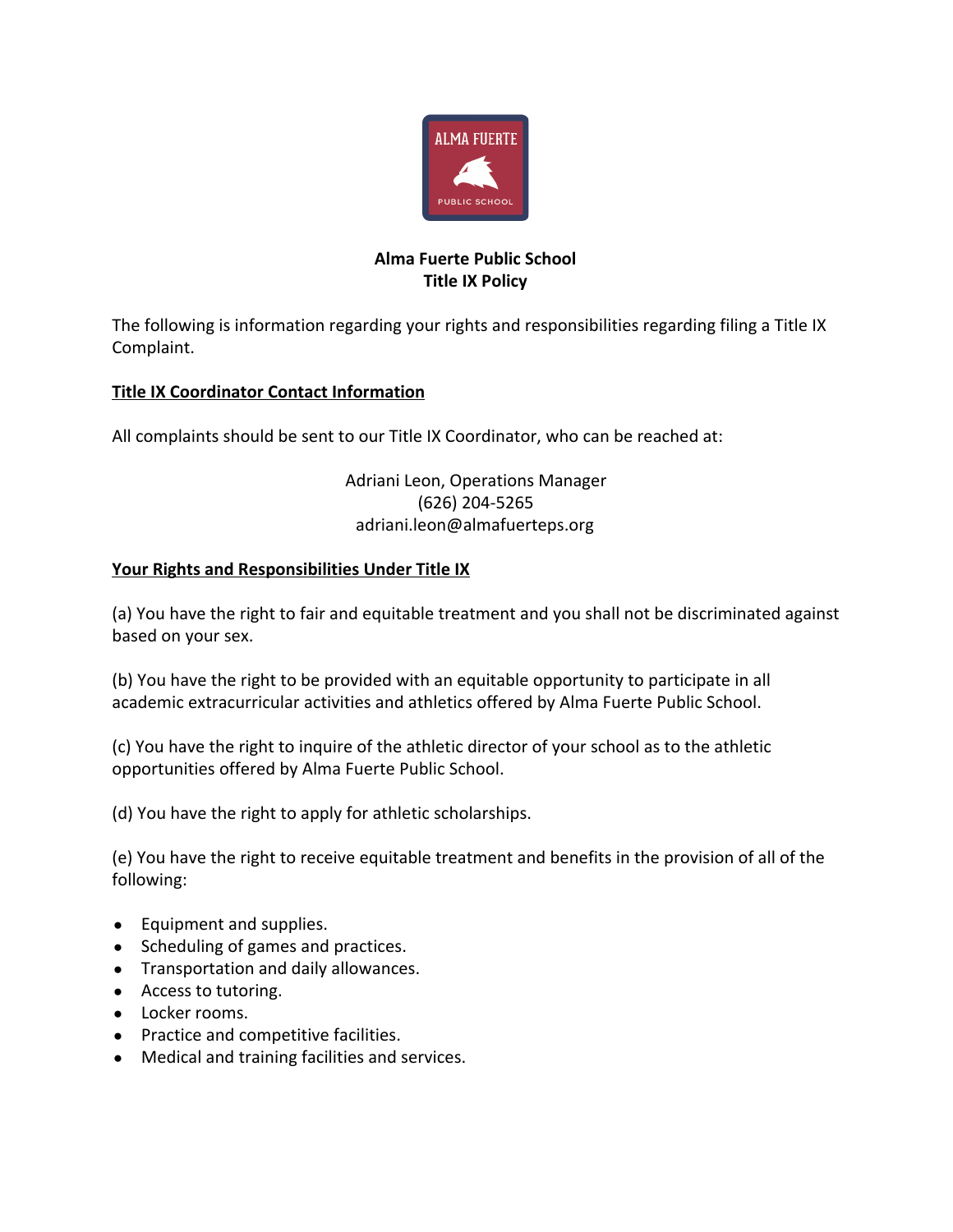(f) You have the right to have access to our Title IX Coordinator regarding gender equity laws. Please see above for this Coordinator's contact information.

(g) You have the right to file a confidential discrimination complaint with the United States Office for Civil Rights or California Department of Education if you believe you have been discriminated against or if you believe you have received unequal treatment on the basis of your sex. See below for more information regarding how to file a complaint.

(h) You have the right to pursue civil remedies if you have been discriminated against.

(i) You have the right to be protected against retaliation if you file a discrimination complaint.

(j) You can find out more information regarding your rights, Alma Fuerte Public School's responsibilities, and access information on gender equity laws from the following resources:

- California Interscholastic Federation: <http://www.cifstate.org/governance/equity/index>
- California Department of Education, Office for Equal Opportunity: <http://www.cde.ca.gov/re/di/eo/dutytoprotect.asp>
- United States Department of Education, Office for Civil Rights: <https://www2.ed.gov/about/offices/list/ocr/frontpage/pro-students/sex-pr.html>

## **How to File a Complaint Under Title IX**

(a) You can find more information regarding how to file a complaint as follows:

- The United States Office for Civil Rights website: <https://www2.ed.gov/about/offices/list/ocr/docs/howto.html?src=rt>.
- California Department of Education website: <http://www.cde.ca.gov/re/di/eo/complaint.asp>
- Alma Fuerte Public School's Uniform Complaint Procedures ("UCP"). Please see school office manager for a complete copy of these policies.

(b) A complaint regarding discrimination or harassment based on sex must ordinarily be filed with the U.S. Office for Civil Rights within 180 days of the last act of discrimination. If your complaint involves matters that occurred longer than this and you are requesting a waiver, you will be asked to show good cause why you did not file your complaint within the 180-day period. If you have questions about your situation, you can contact the California branch of the Office for Civil Rights at the address listed below. A complaint filed with Alma Fuerte Public School under our UCP alleging unlawful discrimination, harassment, intimidation or bullying must be initiated no later than six (6) months from the date when the alleged unlawful discrimination, harassment, intimidation or bullying occurred, or six (6) months from the date when the complainant first obtained knowledge of the facts of the alleged unlawful discrimination, harassment, intimidation or bullying.